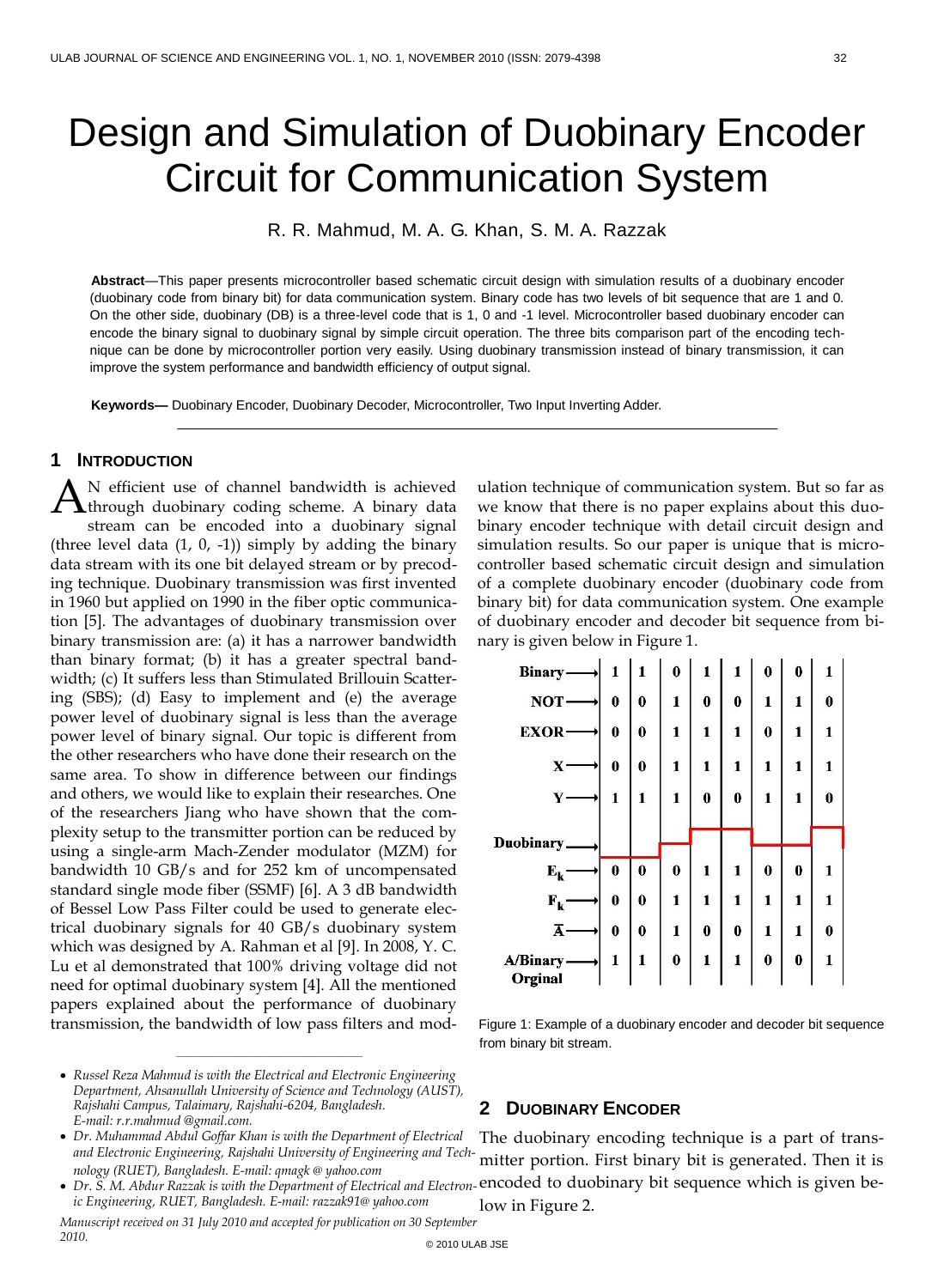#### **2.1 BLOCK DIAGRAM OF A DUOBINARY ENCODER**

The duobinary encoding technique is a part of transmitter portion. First binary bit is generated. Then it is encoded to duobinary bit sequence which is given below in Figure 2.



Figure 2: Block diagram of conversion technique from binary to duobinary code and total communication system (encoder and decoder).

# **2.2 ALGORITHM OF DUOBINARY ENCODER**

The conversion technique from binary to duobinary bit stream follows some rules called algorithm which is given below.

- Step 1: It contains three level means 1, 0, -1.
- Step 2: Duobinary code depends on comparison of every 3 bit numbers for each and every position.
- Step 3: If the neighbor 2 bits among 3 bits are same then it tends to change the state. If it is not same then it holds the level means 0 level.
- Step 4: Initially the level starts from -1.
- Step 5: If the signal is on state 1 and getting signal of state rise then it will be on state 1 level because 1 is the highest level in positive side.
- Step6: Similarly, if the signal is on state -1 and getting signal of state fall then it will be on state -1 level because -1 is the lowest level in negative side.

#### **2.3 DESCRIPTION OF DUOBINARY ENCODER**

Pseudo Random Bit Sequence (PRBS) is a binary bit generator that generates binary data of two levels (1 and 0). The data will be random and the time delay of the bit gap is fixed for an interval. The PRBS is inverted by applying NOT logic gate. The precoding output has two levels of bit sequence that is 1 and 0 which can be achieved by applying an exclusive-or (XOR) gate. Among the two inputs of the XOR gate, one is the output of NOT gate and another is the previous bit of exclusive-or gate. So 1 bit delay can be done by using a single D flip-flop. From the truth table 1, it is observed that state changing is followed from the second bit to the third bit of the precoded bit showing by arrow. When 1 comes after 0 and among 3 bits two 1's or two 0's are neighbor then it will be state rise. But when 0 comes after 1 and among 3 bits two 1's or

0's are neighbor then it will be state fall. Besides these for 101 and 010, it will be state hold because among 3 bits two 1's or 0's are not neighbor. When state rise and state fall are not active then it will be state hold means 0 level. From the table Karnaugh map can be obtained by the case of sum of product (SOP).

TABLE 1 TRUTH TABLE OF THE COMPARISON OF DUOBINARY CODING STATE WITH EVERY THREE BITS

|  | ٢ | <b>STATE</b>     |  |  |
|--|---|------------------|--|--|
|  |   | <b>CONDITION</b> |  |  |
|  |   | State fall       |  |  |
|  |   | State rise       |  |  |
|  |   | State hold       |  |  |
|  |   | State rise       |  |  |
|  |   | State fall       |  |  |
|  |   | State hold       |  |  |
|  |   | State fall       |  |  |
|  |   | State rise       |  |  |



(a) State rise =  $\overline{A} C + B C$ 



Figure 3: Karnaugh map and logical equation for (a)state rise and (b)state fall of duobinary encoding technique.

# **3 MICROCONTROLLER BASED DUOBINARY ENCODER CIRCUIT**

Microcontroller is a programmable device which contains a microprocessor, random access memory (RAM), read only memory (ROM), registers etc as same as single chip computer. As microcontroller is a low cost programmable device, it is used in the automatic control application. For example robot, microwave oven, digital watch, mobile phone, electronic display and some conditions where logical circuit operation is difficult. Algorithm of the assembly language program for microcontroller of duobinary encoder is given below. Atmega32 type microcontroller is used in simulation circuit.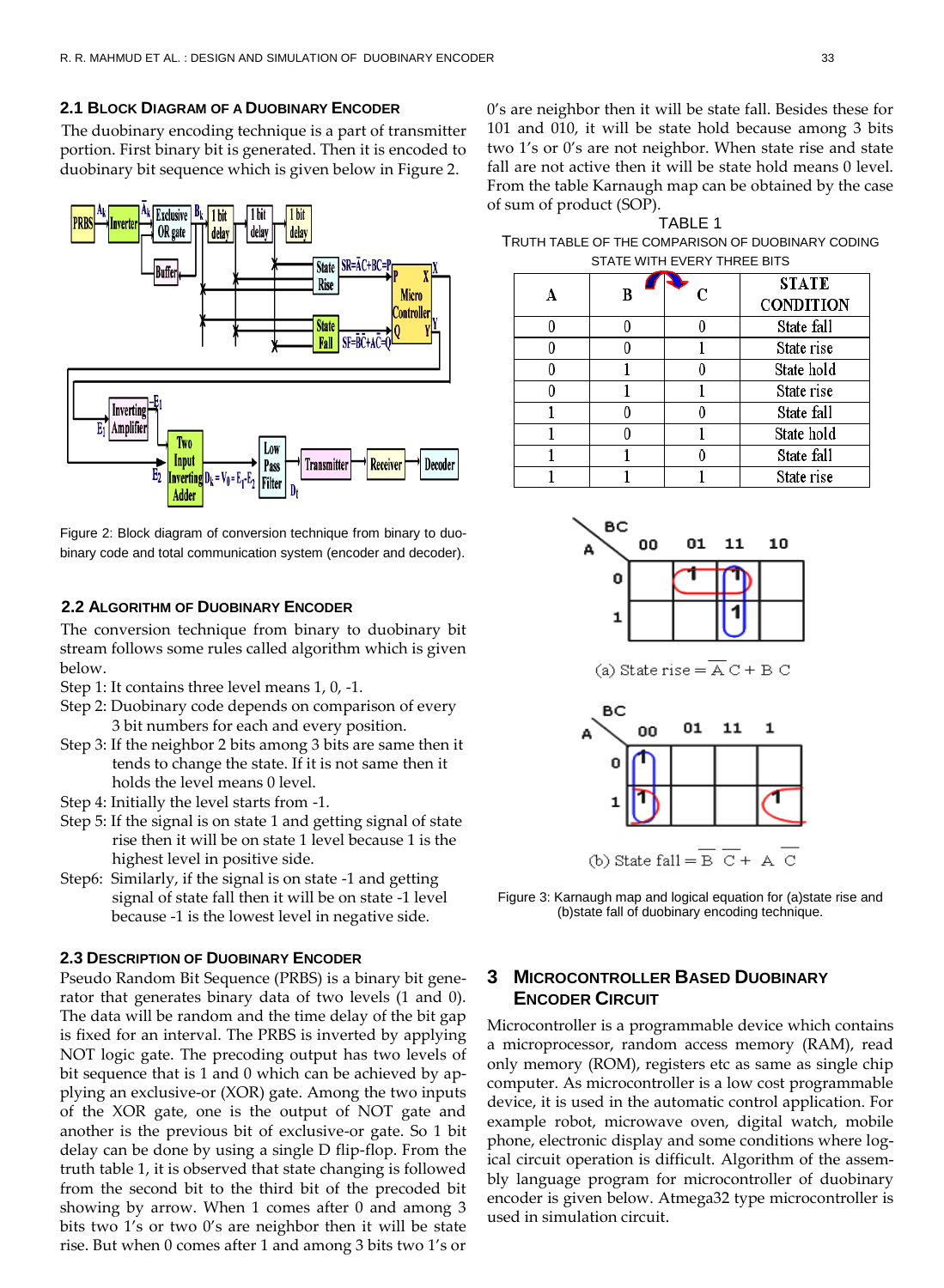#### **3.1 ALGORITHM AND FLOW CHART OF THE ASSEMBLY LANGUAGE PROGRAM**

Step 1: Initialize the segment arrangement.

- Step 2: Initially output port will be -5 volt.
- Step 3: Take previous state data from output port for determine state condition.
- Step 4: Take next state data from input port.
- Step 5: Compare the input port data with previous state for step up, step down and step hold.
- Step 6: Give the output data to the output port.
- Step 7: Loop
- Step 8: End

For converting from precode to duobinary encode a micro controller atmega32 is used. Two input ports (P, Q) and two output ports  $(X, Y)$  are need for this program. Let PPIA and PPIB are the output ports represent X and Y. On the other side PPIC and PPID are the input ports represent P and Q in the program. The truth table of the program that follows the rule to convert precode to duobinary code is given in the table 2. Initially the output port should be started from -1 level means state fall representing PPIA=0 and PPIB=1. For PPIA =0/1 and PPIB = 0/1 represent 0 level means state hold and PPIA=1 and PPIB=0 represent 1 level means state rise. After initialization the encoded bit from -1 level, the program will take the previous output bits from PPIA to the base register lower side BL and PPIB to the base register upper side BH. Then compare PPIA with PPIB by subtracting. If PPIA is less than PPIB then it means the code is on -1 level and it goes to the L<sup>1</sup> level of the program. If PPIA is greater than PPIB then it means the code is on 1 level and it goes to the L<sup>4</sup> level of the program and for PPIA is equal to PPIB, the program goes to the level L7.

#### TABLE 2

## TRUTH TABLE OF MICROCONTROLLER INPUT AND OUTPUT STATE CONDITION OF ASSEMBLY LANGUAGE PROGRAM FOR DUOBINARY ENCODING TECHNIQUE

| INPUT PORT: P, Q                           |                |   | <b>OUTPUT PORT: X, Y</b> |                |                |  |
|--------------------------------------------|----------------|---|--------------------------|----------------|----------------|--|
| <b>PREVIOUS STATE</b><br><b>INPUT DATA</b> |                |   | <b>NEXT STATE</b>        |                |                |  |
| $X-1$                                      | Y-1            | P | Q                        | x              | Y              |  |
| 0                                          | ı              | 0 | ı                        | 0              | ı              |  |
| 0                                          | ı              | 0 | 0                        | 0/1            | 0/1            |  |
| 0                                          | ı              | ı | 0                        | 0/1            | $0/\mathbf{I}$ |  |
| $0/\mathbf{I}$                             | $0/\mathbf{I}$ | 0 | ı                        | 0              | ı              |  |
| 0/1                                        | 0/1            | 0 | 0                        | 0/1            | $0/\mathbf{I}$ |  |
| 0/1                                        | 0/1            | 1 | 0                        | ı              | 0              |  |
| 1                                          | 0              | 0 | ı                        | $0/\mathbf{I}$ | 0/1            |  |
| ı                                          | 0              | 0 | 0                        | 0/1            | 0/1            |  |
| 1                                          | 0              |   | 0                        | ı              | 0              |  |

After that take the input codes PPIC to the data register lower side DL and PPID to the data register upper side DH respectively and then making comparison AL=DL-

DH. If PPIC is less than PPID then the output port will tend to fall the state. If PPIC is equal to PPID give the result will tend to hold 0 level. If PPIC is greater than PPID the output port will tend to rise level according. If the previous bit PPIA is equal to PPIB then the state is on 0 level and it will change its level according to the input bits of PPIC and PPID. If the port value PPIC is equal to PPID then the output port PPIA will be 1/0 and PPIB will be 1/0 means state hold. If the previous bit PPIA is greater than PPIB then the state is on 1 level and it will change its level according to the input bits of PPIC and PPID. If PPIC is greater than PPID then the coding bit will be on 1 level. If the PPIC is less than PPID value then it will be 0 level. If the port value PPIC is equal to PPID then the output port PPIA will be 1/0 and PPIB will be 1/0 means state hold. If the previous bit PPIA is less than PPIB then the state is on -1 level and it will change its level according to the input bits of PPIC and PPID. If PPIC is greater than PPID then the coding bit will be on 0 level. If the PPIC is less than PPID value then it will be the level -1. If the port value PPIC is equal to PPID then the output port PPIA will be 1/0 and PPIB will be 1/0 means state hold.

In this way the program compares 3 bits numbers each and every time and gives the output result until the interrupt code is active. After this programming three types of output bits to the output ports  $PPIA = X$  and PPIB = Y can be obtained.

TABLE 3

THREE CASES OR LEVELS OF DUOBINARY ENCODER

| First case  | $X = 1, Y = 0$     | State rise $=$ 1 level  |
|-------------|--------------------|-------------------------|
| Second case | $X = 1/0, Y = 1/0$ | State $hold = 0$ level  |
| Third case  | $X = 0$ , $Y = 1$  | State $fall = -1$ level |

From the above table 3 these outputs of PPIA and PPIB have the values of positive and zero level logic voltage. But we need negative level logic means -1 level but there is no logic gate which will give -1 logic output. So we have to apply these programming outputs to the circuits called inverting amplifier and two inputs inverting adder circuit which is given below and finally 1level, 0 level and -1level logic voltage of duobinary coding can be obtained from the output of two inputs inverting adder circuit which is given below in the Table 4.

#### TABLE 4

TRUTH TABLE THAT FOLLOWS THE DUOBINARY THREE (1, 0,-1) LEVEL OF THE TWO INPUT INVERTING ADDER

|                  | Input            |                |                |           |
|------------------|------------------|----------------|----------------|-----------|
| X                | v                | $\mathbf{E}_1$ | E <sub>2</sub> |           |
| $\boldsymbol{0}$ | க                | 0              | G              | - 1 level |
| 0/1              | 0/1              | 0/1            | 0/1            | 0 level   |
| 5                | $\boldsymbol{0}$ |                | 0              | 1 level   |
|                  |                  |                |                |           |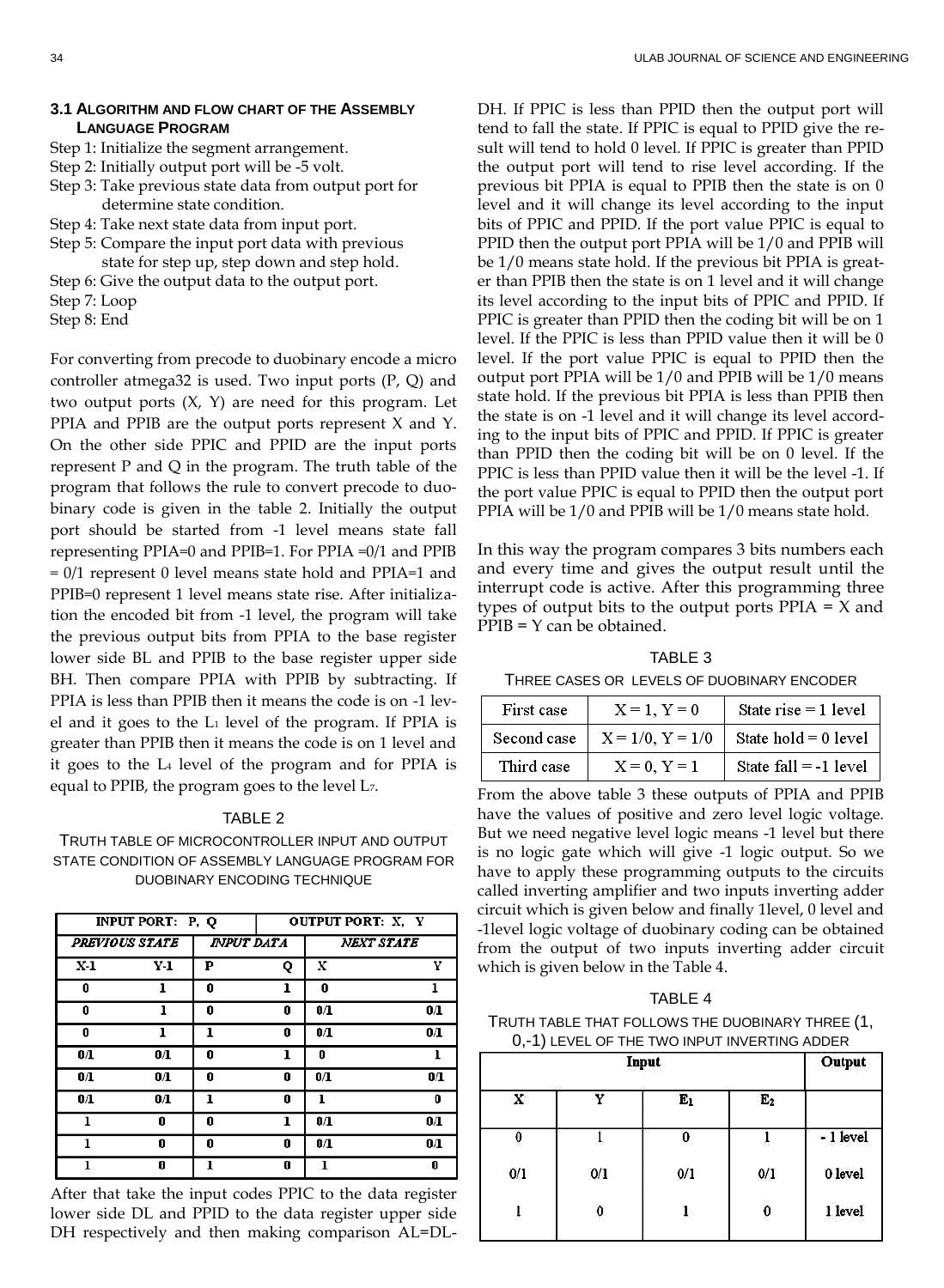

Figure 4: Flow chart of assembly language program



Figure 5: Schematic diagram of a clock pulse generator circuit (astable multivibrator)

From Figure 5 the duty cycle of the clock pulse can be changed by varying R and C. The frequency of the pulse is 1

$$
f = \frac{1}{0.695(R_A + R_B)C}
$$
 (1)